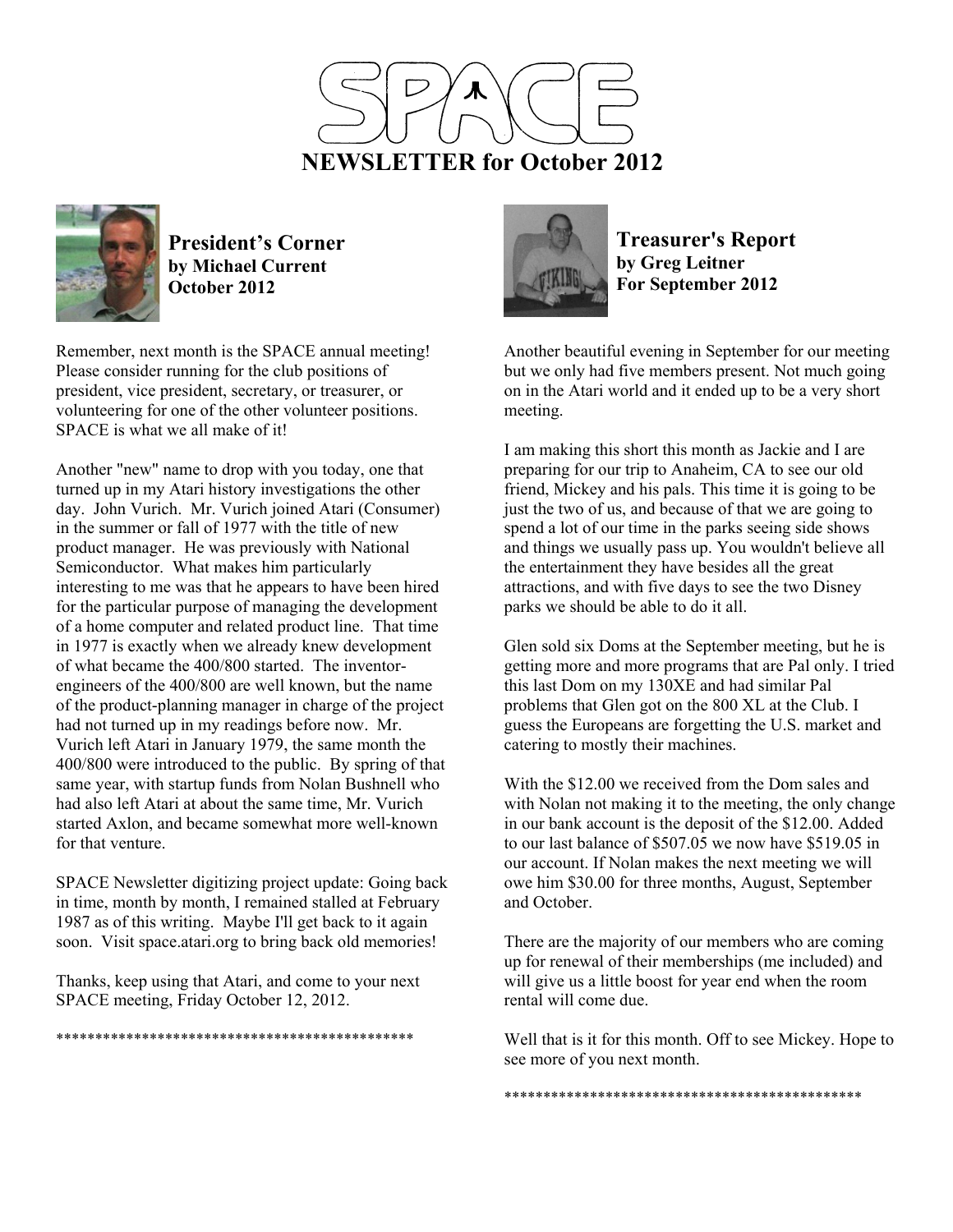## **Secretary's Report By Steve Peck For September 2012**

"Well, happy to return from my absence from last month. Sorry about that, guys. This month's meeting started at 7:35 PM and lasted until 8:05 PM. We had five members show up for the meeting and I believe there were ten paid up with their membership dues. I know I am due in October, so I will definitely pay up then. I encourage the SPACE members that have not paid their memberships up to date to please do. It is a benefit to the club and also yourselves. So, please feel free to update your memberships.

"Also, please visit the SPACE website. I strongly encourage folks to do that. It is not only informative, but you can download PDFs of older newsletters and maybe current ones as well (I know I am guilty of not visiting there, but I do visit there and will continue to do it more often from now on). I also encourage more people to come to the meeting and to buy DOMs from Glen. We need new faces (and some familiar ones), plus if you buy a DOM, it helps keep SPACE going. The same goes for if you need new blank floppies. I think Glen sells those, too.

"Anyway, this Secretary is done with the Report. I will see you at the next meeting.

## "EXCELSIOR!"

## \*\*\*\*\*\*\*\*\*\*\*\*\*\*\*\*\*\*\*\*\*\*\*\*\*\*\*\*\*\*\*\*\*\*\*\*\*\*\*\*\*\*\*\*

From: Michael Current [michael@mcurrent.name] Sent: Tuesday, September 11, 2012 6:29 AM Subject: New Torment ST release

New Torment ST release September 10th, 2012 Spiny writes (ripped from Facebook):

I made a little intro for Sundown 2012:

 placed 4th out of 6 :) should run on any 1meg machine, might even run on 512, I haven't checked :D tune by Rhino, Gfx by me (spiny) Code also by me with help from many many people :) hope you like it, it's not much, but was fun to make.

 » Download 'Sundown 2012' http://files.dhs.nu/files\_demo/sd\_2012.zip

\*\*\*\*\*\*\*\*\*\*\*\*\*\*\*\*\*\*\*\*\*\*\*\*\*\*\*\*\*\*\*\*\*\*\*\*\*\*\*\*\*\*\*\*